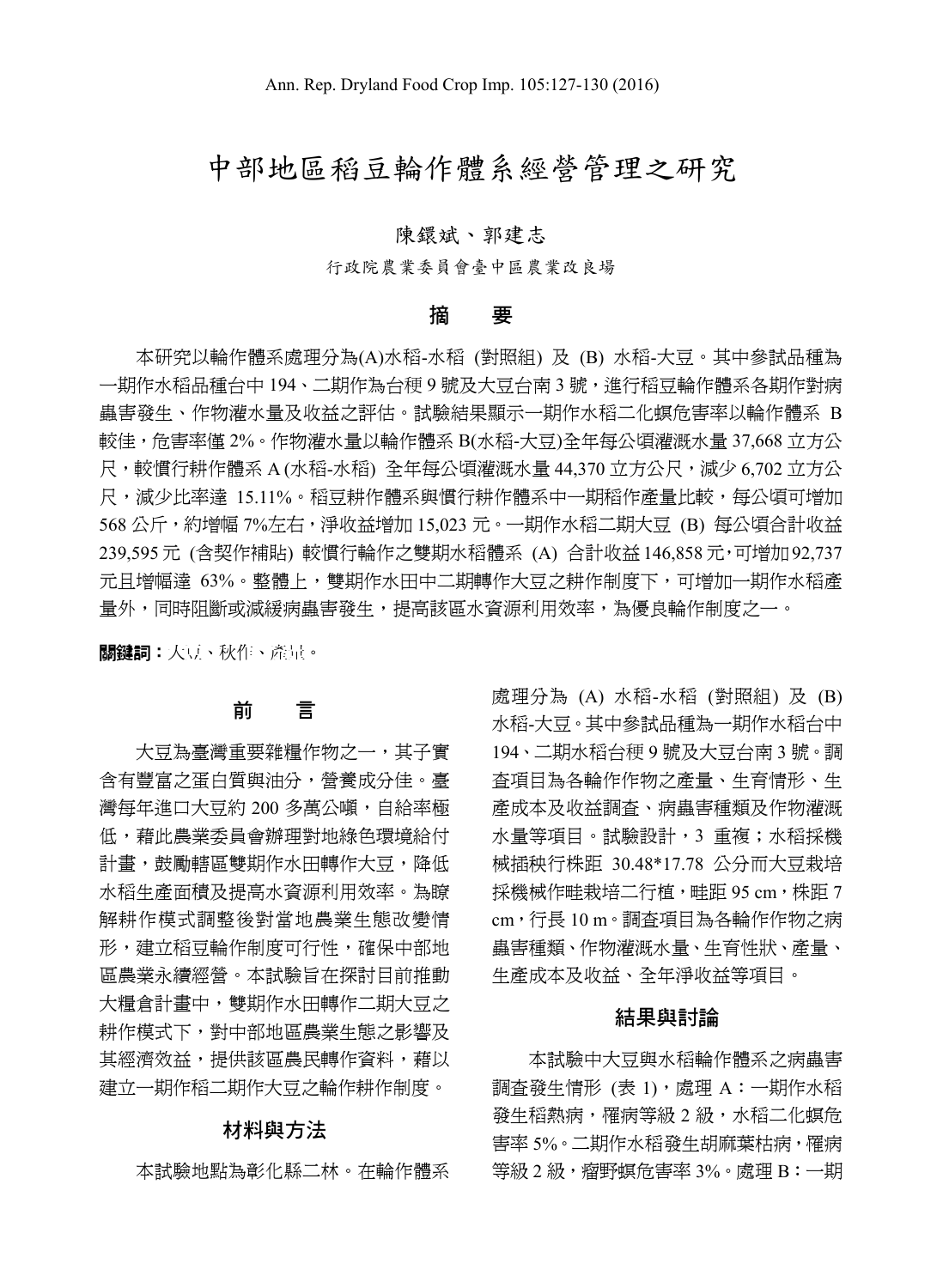作水稻發生稻熱病,罹病等級 2 級,水稻二 化螟危害率 2%,二期作大豆主要害蟲為斜紋 夜蛾、甜菜葉蛾、銀葉粉蝨、莖潛蠅,危害 率分別為斜紋夜蛾、甜菜葉蛾同為 3%,銀葉 粉蝨 1%,莖潛蠅 3%。不同輪作體系全年灌 溉水量調查結果 (表 2) 輪作體系 B(水稻-大 豆)全年每公頃灌溉水量 37,668 立方公尺,較 慣行耕作體系 A (水稻-水稻) 全年每公頃灌 溉水量 44,370 立方公尺減少 6,702 立方公 尺,減少比率達 15.11%。慣行耕作體系中二 期作轉作大豆,其播種期較二期作水稻種植 期,延後1個月左右且其生育期僅 105天, 不影響翌年一期水稻播種期。全年不同輪作 體系之產量成本收益分析 (表 4),稻豆耕作

表 1. 105 年度稻豆輪作體系病蟲害發生情形

體系與慣行耕作體系之一期稻作產量比較, 每公頃可增加 568 公斤,約增幅 7%左右,淨 收益增加 15,023 元。二期轉作大豆淨收益 (46,000元) 而言,另含轉 (契) 作補貼5,5000 元 (農糧署加彰化縣政府),較同期作水稻淨 收益 (23,286 元),每公頃總收益增加 101,000 元,一期作水稻二期大豆 (C) 每公頃合計收 益 239,595 元 (含契作補貼) 較慣行輪作之 雙期水稻體系 (A) 合計收益 146,858 元,可 增加 92,737 元且增幅達 63%。整體上,在雙 期作水田中二期轉作大豆之耕作制度下,可 增加一期作水稻產量外,同時阻斷或減緩病 蟲害發生,提高該區水資源利用效率,為優 良輪作制度之一。

| 處理        | 期作 | 作物 | 病害名稱  | 病害等級 | 蟲害名稱  | 蟲害危害率 |
|-----------|----|----|-------|------|-------|-------|
| $A$ .     | 一期 | 水稻 | 稻熱病   | 2    | 水稻二化螟 | $5\%$ |
|           | 二期 | 水稻 | 胡麻葉枯病 | 2    | 瘤野螟   | 3%    |
| <b>B.</b> | 一期 | 水稻 | 稻熱病   | 2    | 水稻二化螟 | 2%    |
|           | 二期 | 大豆 | -     |      | 斜紋夜蛾  | 3%    |
|           |    |    |       |      | 甜菜夜蛾  | 3%    |
|           |    |    |       |      | 銀葉粉蝨  | $1\%$ |
|           |    |    |       |      | 莖潛蠅   | 3%    |

表 2. 105 年度稻豆耕作制度試驗作物每公頃田間灌水量

| 處理      | 一期作物用水量        | 二期作物用水量 | 全期作用水量  | 全期作用水量指數      | 全期作減少水量           |
|---------|----------------|---------|---------|---------------|-------------------|
|         | $\mathbf{m}^3$ | m'      | $(m^3)$ | $\frac{1}{2}$ | (m <sup>3</sup> ) |
| A.水稻-水稻 | 23.970         | 20.400  | 44.370  | $100\%$       |                   |
| B.水稻-大豆 | 30.165         | 7.503   | 37,668  | 84.89%        | 6.702             |

#### 表 3. 105 年度稻豆耕作制度試驗作物生育性狀

| 期作別 | 作物 | 播種日期  | 成熟日數   | 生育日數 (天) |
|-----|----|-------|--------|----------|
| 一期  | 水稻 | 3月2日  | 7月11日  | 131      |
| 二期  | 水稻 | 8月11日 | 12月10日 | 119      |
| 二期  | 大豆 | 9月12日 | 12月26日 | 105      |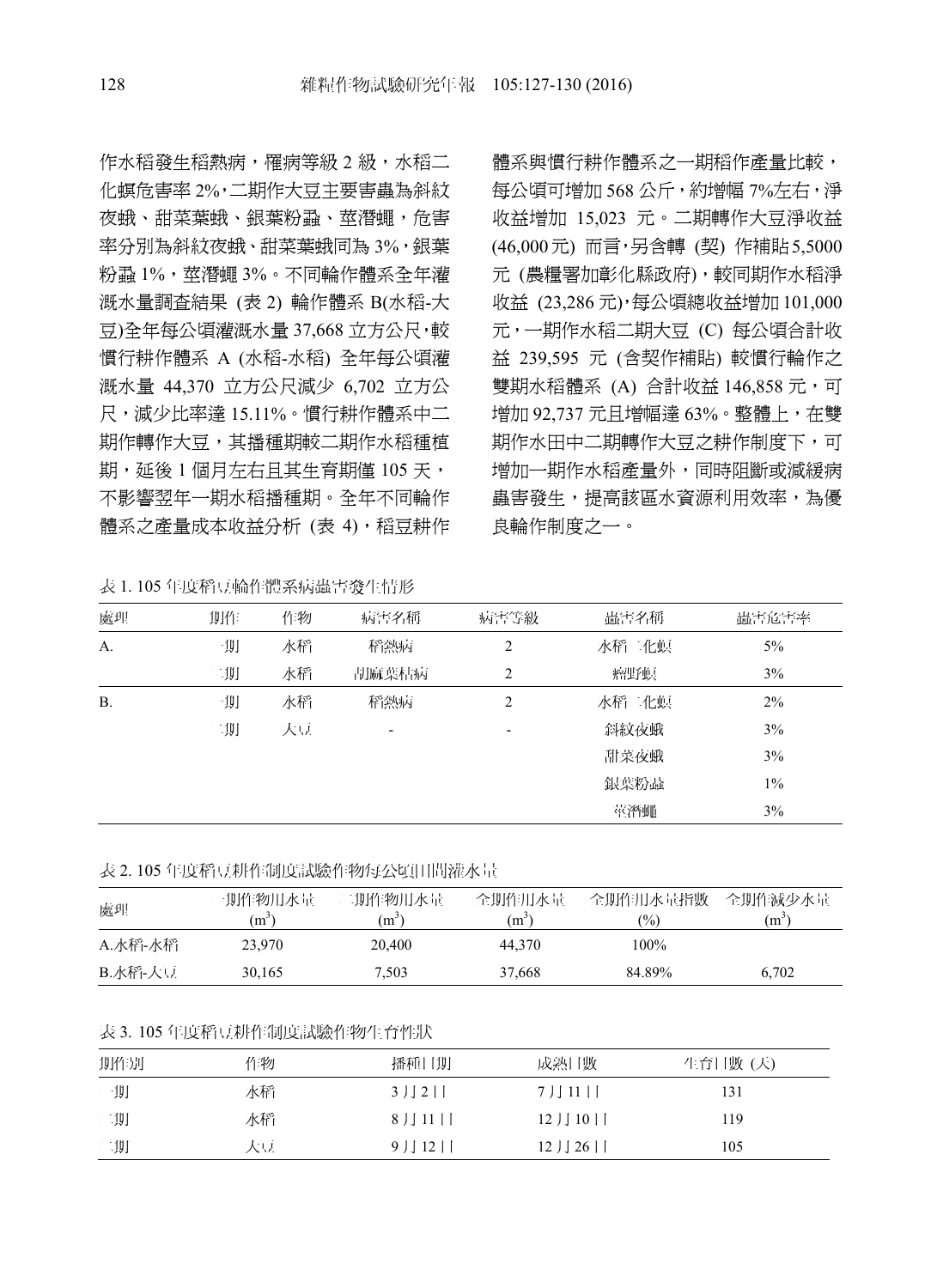| 期作及作物    | 產量<br>(kg/ha) | 產值<br>(NT\$/ha) | 牛產成本<br>(NTS/ha) | 淨收益<br>(NT\$/ha) | 轉(契)作補貼<br>(NT\$/ha) | 總收益<br>(NTS/ha) |
|----------|---------------|-----------------|------------------|------------------|----------------------|-----------------|
| (A)一期作水稻 | 7.636         | 26.45           | 78.400           | 123.572          |                      | 123,572         |
| (A)二期作水稻 | 4.320         | 24.58           | 82,900           | 23.286           |                      | 23,286          |
| (B)一期作水稻 | 8.204         | 26.45           | 78.400           | 138.595          |                      | 138,595         |
| (B)二期作大豆 | 2,600         | 45.00           | 71.000           | 46,000           | 55,000               | 101,000         |

表 4. 105 年稻豆耕作制度之作物產量、成本及收益

# 引用文獻

- 余肇福 1994 作物冷害 中國農業出版社 117– 123。
- 陳庚鳳 1993 不同地區與季節對大豆產量及品質 之影響 高雄區農業改良場研究彙報 5:16– 23。
- 陳武德、連大進 1993 大豆栽培與機械化作業 臺 南區農業技術專刊集合本:52–57。
- 黃賢喜、呂貽成 1989 缺株對豆類栽培生產效益 之研究 高雄區農業改良場研究彙報 2:15– 24。
- 楊策群、朱德民、陳世雄 1986 稻田轉作玉米土 壤物理性改良與肥力管理研究 農林廳土壤 肥料試驗示範報告:215–234。
- 詹碧連 2013 嘉南地區環境親和型旱田輪作經營 模式 雜糧作物試驗研究年報:114–120。
- Uchino, H., K. Iwama, Y. Jitsuyama, K. Ichiyama, E. Sugiura, T. Yudate, S. Nakamura, J. Gopal. 2012. Effect of interseeding covercrops and fertilization on weed suppression under an organic androtational cropping system: 1. Stability of weed suppression overyears and main crops of potato, maize and soybean. Field Crops Res. 127: 9–16.